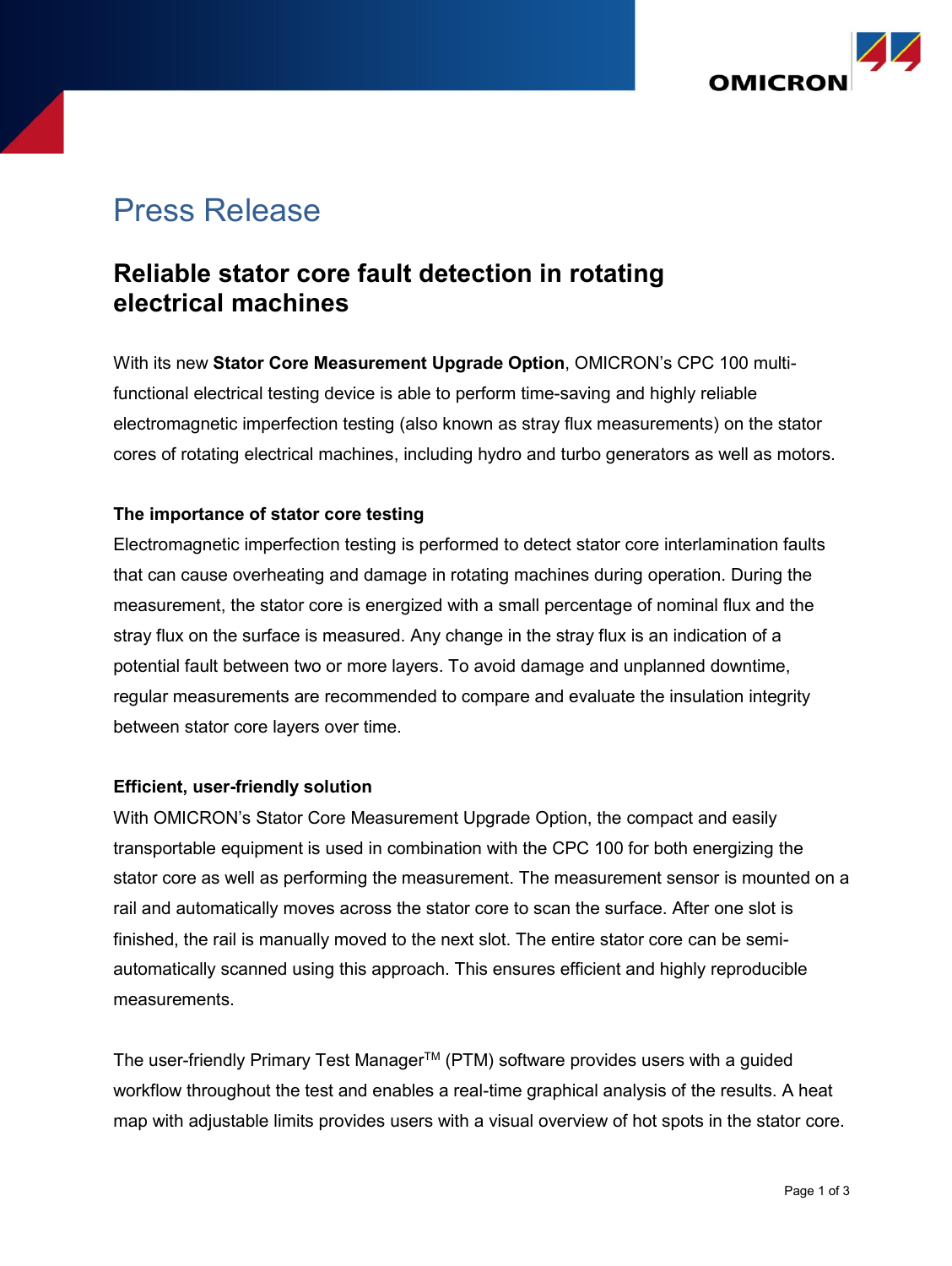

#### **OMICRON CPC 100 + Stator Core Measurement Upgrade Option**

- $>$  Semi-automatic scanning of the stator core
- Measurement and excitation in one solution
- Frequency-variable injection from 15 to 400 Hz
- User-friendly work flow using Primary Test Manager (PTM) software
- Automated reporting including results, graphs and heat map
- Easily extendable excitation cable to meet specific measurement requirements
- Multi-functional CPC 100 meets additional testing needs

More information is available at: **omicronenergy.com/stator-core-testing**